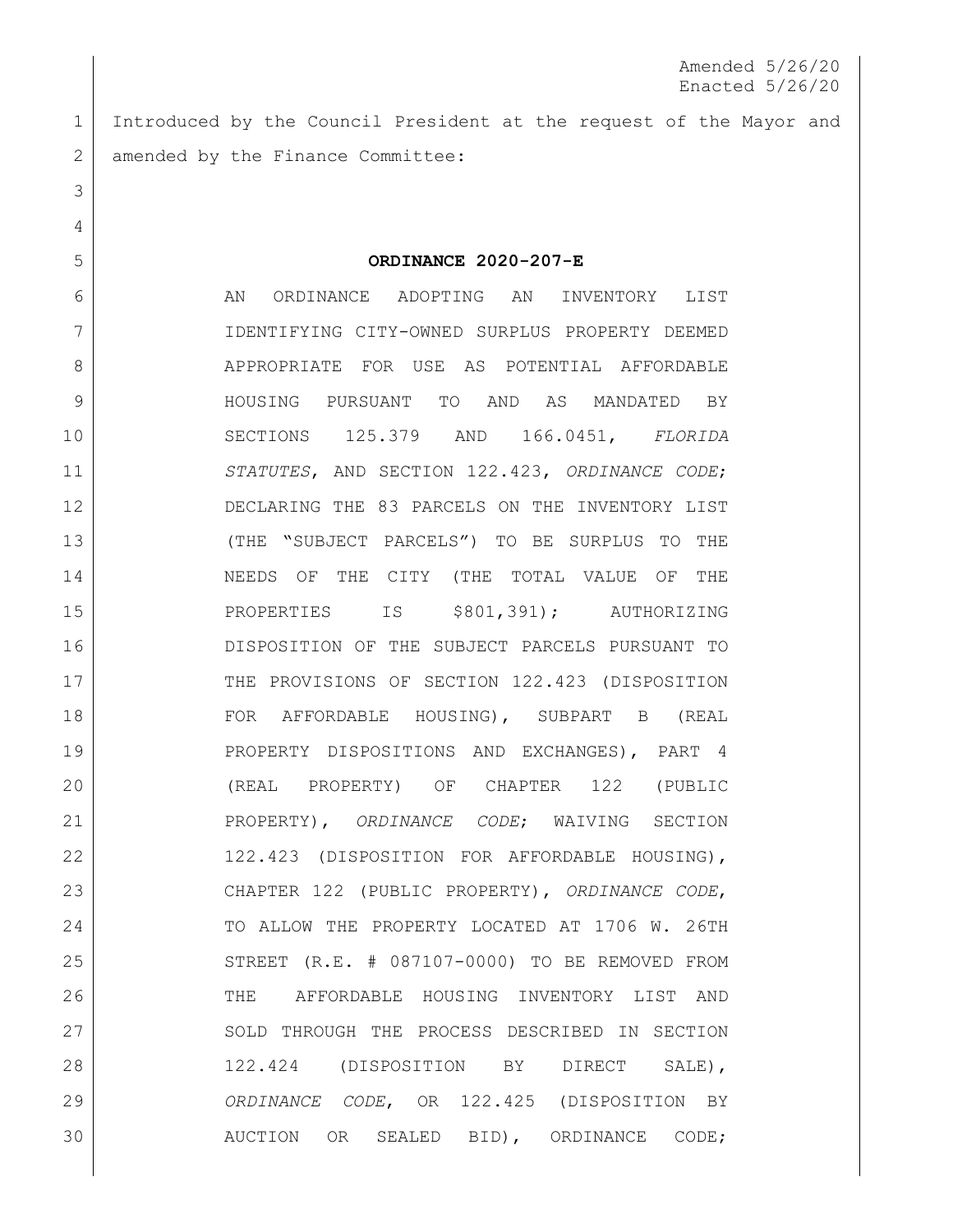**PROVIDING FOR DIRECTION TO THE REAL ESTATE**  DIVISION FOR DISPOSITION OF PROPERTY LOCATED 3 AT 1706 W. 26TH STREET (R.E. # 087107-0000); 4 PROVIDING AN EFFECTIVE DATE.

 **WHEREAS**, pursuant to Section 125.379, *Florida Statutes,* the City of Jacksonville/Duval County is required every three years to adopt an inventory list of all real property within the City of Jacksonville/Duval County to which the City/County holds fee simple 9 | title that is appropriate for use as potential affordable housing; and

 **WHEREAS,** Section 122.423, *Ordinance Code*, requires that on or before July 1, 2019, and no less often than every third year 13 | thereafter, the City Council adopt an Affordable Housing Inventory List; and

 **WHEREAS**, the Council hereby adopts this ordinance to comply with Sections 125.379 and 166.0451, *Florida Statutes*, and Section 122.423, *Ordinance Code*; now therefore,

**BE IT ORDAINED** by the Council of the City of Jacksonville:

 **Section 1. Adoption of findings**. The recitals set forth 20 above are approved and adopted by the Council.

 **Section 2. Purpose and adoption of inventory list.** The purpose of this ordinance is to comply with Sections 125.379 and 166.0451, *Florida Statutes,* and Section 122.423, *Ordinance Code*, by approving and adopting an inventory list of all real property within the City of Jacksonville to which the City holds fee simple title that is appropriate for use as potential affordable housing. Therefore, the Council hereby adopts the Affordable Housing Inventory List, attached hereto as **Revised Exhibit 1**, labeled as "Revised Exhibit 1, Rev List, May 19, 2020 – Finance" and incorporated herein by this reference.

**Section 3. Declaration of surplus.** The City hereby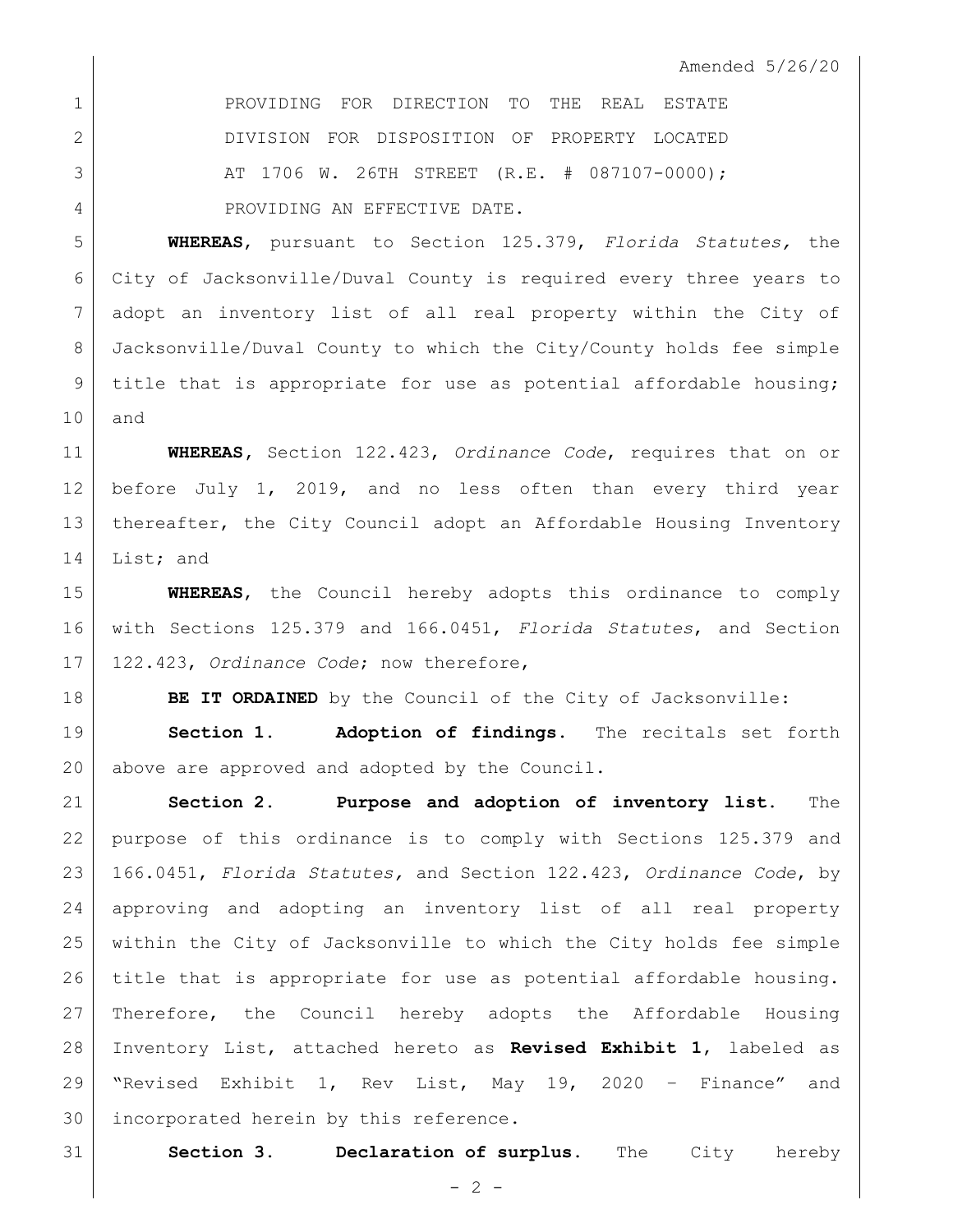## Amended 5/26/20

1 declares the 83 parcels listed on the Affordable Housing Inventory List (the "Subject Parcels") to be surplus to the needs of the City (the total value of the properties is \$801,391). The Real Estate Division has conducted an investigation of need as required by Section 122.422, *Ordinance Code*. As a result of that investigation, the Real Estate Division has determined that no need exists for the Subject Parcels either for the City or any independent agency. The Chief of Real Estate, pursuant to Sections 122.422 and 122.423, *Ordinance Code*, certifies that 1) based on the investigation the City and independent agencies have no need for the Subject Parcels and 2) each of the Subject Parcels meets the affordable housing criteria set forth in Section 122.423(a), *Ordinance Code*. A copy of the certificate from the Chief of Real Estate for the surplus of 14 real property, required by Rule  $3.102$  (q)(1)(Preparation of Bills), is attached hereto as **Exhibit 2** and incorporated herein by this reference.

 **Section 4. Sale of surplus property pursuant to Section 122.423,** *Ordinance Code***, authorized.** The Subject Parcels shall be disposed of pursuant to the provisions of Section 122.423 (Disposition for Affordable Housing), Subpart B (Real Property Dispositions and Exchanges), Part 4 (Real Property) of Chapter 122 (Public Property), *Ordinance Code*. No further action by City Council is necessary. Funds collected from the sale of these properties will be deposited into Affordable Housing account 11601- 170107 - 364030 - 000562 - 000000 - 000000 - 000000.

 **Section 5. Waiving Section 122.423 (Disposition for Affordable Housing), Chapter 122 (Public Property),** *Ordinance Code***.**  Section 122.423 (Disposition for Affordable Housing), Subpart B (Real Property Dispositions and Exchanges), Part 4 (Real Property), Chapter 122 (Public Property), *Ordinance Code*, requires that Surplus property that is appropriate for affordable housing shall

- 3 -